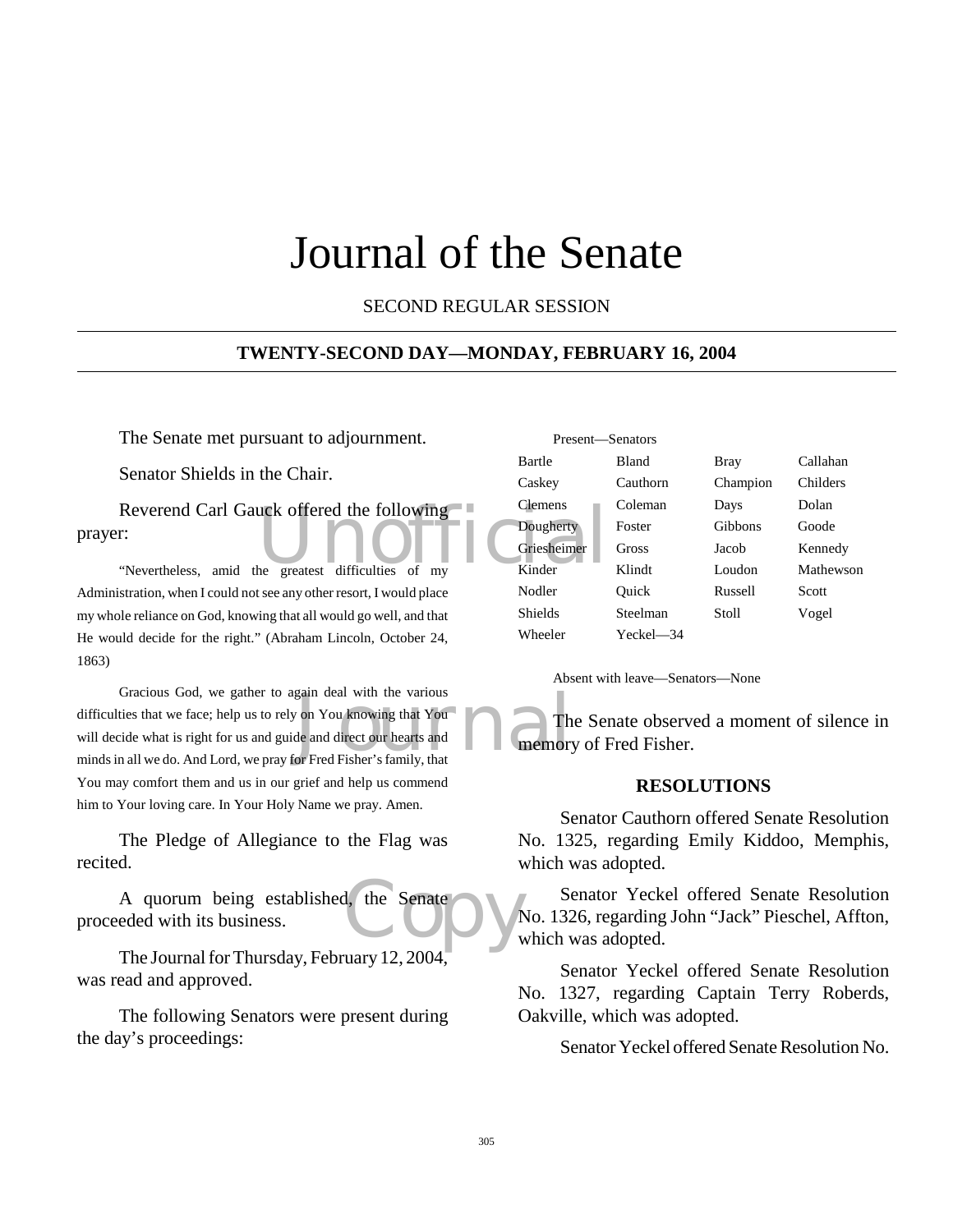1328, regarding Elaine Kimker, Crestwood, which was adopted.

Senator Wheeler offered Senate Resolution No. 1329, regarding Maria Jurado, Kansas City, which was adopted.

Senator Vogel offered Senate Resolution No. 1330, regarding National TRIO Day, which was adopted.

Senator Vogel offered Senate Resolution No. 1331, regarding the late Joe Fancler, Tipton, which was adopted.

Senator Gibbons offered Senate Resolution No. 1332, regarding volunteers of the March of Dimes, which was adopted.

Senator Dolan offered Senate Resolution No. 1333, regarding David L. Juline, Moscow Mills, which was adopted.

Which was adopted.<br>
Senators Gibbons and Dougherty offered<br>
Senate Resolution No. 1334, regarding Mary Ellen<br>
O'Prian Kirlwood which was adopted Senators Gibbons and Dougherty offered O'Brien, Kirkwood, which was adopted.

Senator Scott offered Senate Resolution No. 1335, regarding Bruce Hager, Cole Camp, which was adopted.

# **CONCURRENT RESOLUTIONS**

SOLUTIONS<br>
that SCR 34 be taken<br>
in prevailed. Senator Caskey moved that **SCR 34** be taken up for adoption, which motion prevailed.

On motion of Senator Caskey, **SCR 34** was adopted by the following vote:

| YEAS— | -Senators |
|-------|-----------|
|       |           |

| Bartle         | Bland     | <b>Bray</b>    | Callahan     |
|----------------|-----------|----------------|--------------|
| Caskey         | Cauthorn  | Champion       | Childers     |
| <b>Clemens</b> | Days      | Dougherty      | Foster<br>to |
| <b>Gibbons</b> | Goode     | Griesheimer    | Gross<br>sea |
| Jacob          | Kennedy   | Kinder         | Klindt       |
| Loudon         | Mathewson | Nodler         | Ouick        |
| Russell        | Scott     | <b>Shields</b> | Steelman     |
| Vogel          | Wheeler   | Yeckel—31      |              |

NAYS—Senators—None

Absent—Senators Coleman Dolan Stoll—3 Absent with leave—Senators—None

## **INTRODUCTION OF BILLS**

The following Bills were read the 1st time and ordered printed:

## **SB 1254**–By Klindt.

An Act to repeal section 643.350, RSMo, and to enact in lieu thereof one new section relating to the Missouri air emission reduction fund.

## **SB 1255**–By Dougherty.

An Act to repeal section 195.070, RSMo, and to enact in lieu thereof one new section relating to advanced practice nurses.

## **SB 1256**–By Caskey.

An Act to repeal section 56.814, RSMo, and to enact in lieu thereof eight new sections relating to district attorneys.

**SB 1257**–By Days and Foster.

An Act to repeal section 160.261, RSMo, and to enact in lieu thereof one new section relating to school discipline, with penalty provisions.

# **SB 1258**–By Scott.

An Act to repeal section 565.110, RSMo, and to enact in lieu thereof one new section relating to kidnapping of a child, with penalty provisions.

# **SB 1259**–By Childers.

An Act to repeal section 306.127, RSMo, and to enact in lieu thereof one new section relating to temporary boater education permits, with a termination date.

## **SB 1260**–By Dolan.

An Act to repeal section 307.178, RSMo, and to enact in lieu thereof one new section relating to seat belts.

## **SB 1261**–By Dolan.

An Act to repeal sections 287.020 and 287.067, RSMo, and to enact in lieu thereof two new sections relating to occupational diseases within the workers' compensation law.

# **SB 1262**–By Dolan.

An Act to repeal sections 301.010 and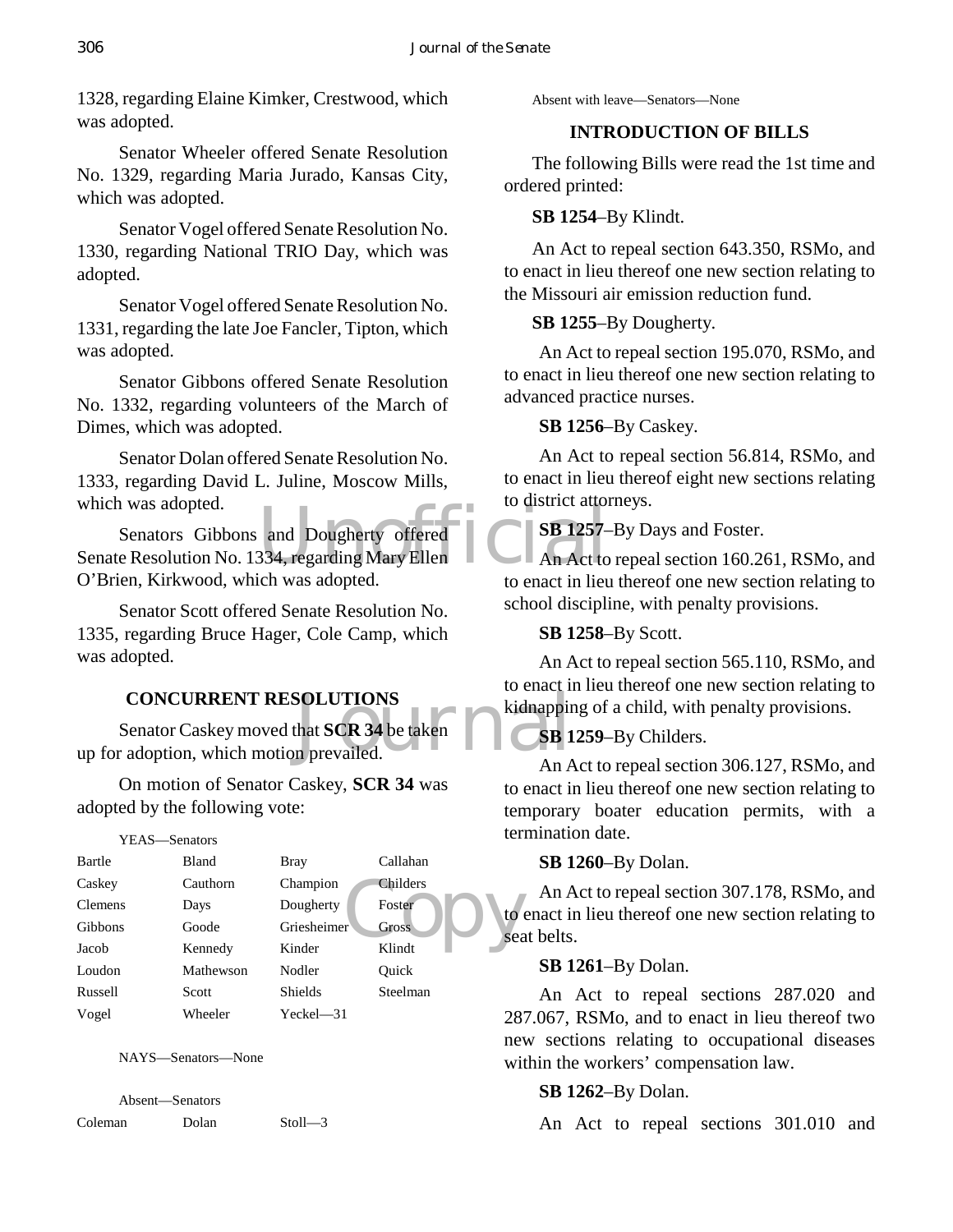301.217, RSMo, and to enact in lieu thereof two new sections relating to salvage motor vehicles.

## **SB 1263**–By Dolan.

An Act to repeal sections 407.730 and 407.735, RSMo, and to enact in lieu thereof two new sections relating to car rental insurance, with a penalty provision.

## **SB 1264**–By Scott.

An Act to repeal sections 262.810, 523.010, 523.040, and 523.070, RSMo, and to enact in lieu thereof four new sections relating to the taking of property.

## **SB 1265**–By Bartle.

An Act to repeal section 590.653, RSMo, and to enact in lieu thereof one new section relating to civilian review board membership.

# VORTS OF STANDING COMMITTEES<br>
Senator Childers, Chairman of the Committee Senator B **REPORTS OF STANDING COMMITTEES**

on Economic Development, Tourism and Local Government, submitted the following reports:

that it has<br>a substitute, hereto<br>ced on the Consent calendar. Mr. President: Your Committee on Economic Development, Tourism and Local Government, to which was referred **SB 1197**, begs leave to report that it has considered the same and recommends that the Senate Committee Substitute, hereto attached, do pass and be placed on the Consent Calendar.

Also,

eave to report<br>
I recommends<br>
In the Consent<br>
Let Mr. President: Your Committee on Economic Development, Tourism and Local Government, to which was referred **SB 1107**, begs leave to report that it has considered the same and recommends that the bill do pass and be placed on the Consent Calendar.

Also,

Mr. President: Your Committee on Economic Development, Tourism and Local Government, to which was referred **SB 1106**, begs leave to report that it has considered the same and recommends that the Senate Committee Substitute, hereto attached, do pass and be placed on the Consent

## Calendar.

Senator Yeckel, Chairman of the Committee on Financial and Governmental Organization, Veterans' Affairs and Elections, submitted the following reports:

Mr. President: Your Committee on Financial and Governmental Organization, Veterans' Affairs and Elections, to which was referred **SB 920**, begs leave to report that it has considered the same and recommends that the bill do pass and be placed on the Consent Calendar.

Also,

Mr. President: Your Committee on Financial and Governmental Organization, Veterans' Affairs and Elections, to which was referred **SB 921**, begs leave to report that it has considered the same and recommends that the Senate Committee Substitute, hereto attached, do pass and be placed on the Consent Calendar.

Senator Bartle, Chairman of the Committee on the Judiciary and Civil and Criminal Jurisprudence, submitted the following report:

Mr. President: Your Committee on the Judiciary and Civil and Criminal Jurisprudence, to which was referred **SRB 1108**, begs leave to report that it has considered the same and recommends that the bill do pass and be placed on the Consent Calendar.

Senator Vogel, Chairman of the Committee on Ways and Means, submitted the following report:

Mr. President: Your Committee on Ways and Means, to which was referred **SB 754**, begs leave to report that it has considered the same and recommends that the Senate Committee Substitute, hereto attached, do pass.

Senator Cauthorn, Chairman of the Committee on Governmental Accountability and Fiscal Oversight, submitted the following report:

Mr. President: Your Committee on Governmental Accountability and Fiscal Oversight, to which was referred **SS** for **SB 1000**, begs leave to report that it has considered the same and recommends that the bill do pass.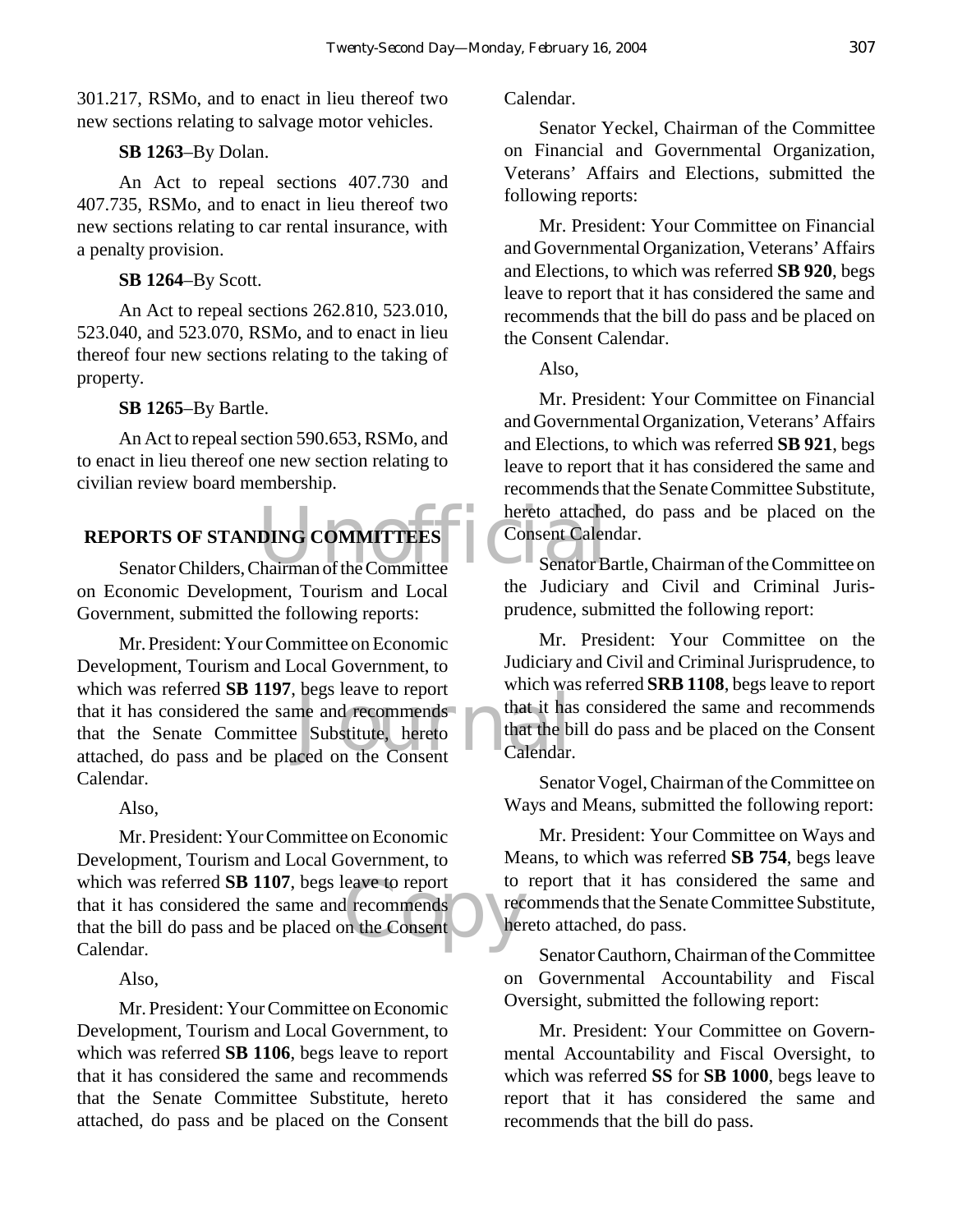Senator Gibbons, Chairman of the Committee on Rules, Joint Rules, Resolutions and Ethics, submitted the following report:

Mr. President: Your Committee on Rules, Joint Rules, Resolutions and Ethics, to which was referred **SS** for **SCS** for **SB 730**, begs leave to report that it has examined the same and finds that the bill has been truly perfected and that the printed copies furnished the Senators are correct.

#### **SENATE BILLS FOR PERFECTION**

Senator Nodler moved that **SB 1080** be called from the Informal Calendar and taken up for perfection, which motion prevailed.

Senator Clemens assumed the Chair.

Senator Days offered **SA 1**:

SENATE AMENDMENT NO. 1

MDMENT NO. 1<br>No. 1080, Page 4, Section<br>erting after all of said line Amend Senate Bill No. 1080, Page 4, Section 160.518, Line 93, by inserting after all of said line the following:

ence, as such terms<br>
0.261, RSMo, that<br>
e purposes of the later ethnicity<br>
the Missouri school limited "**Section 1. In order to ensure the safety of all students, should a student be expelled for bringing a weapon to school, violent behavior, or for an act of school violence, as such terms are defined in section 160.261, RSMo, that student shall not, for the purposes of the accreditation process of the Missouri school improvement plan, be considered a drop-out or be included in the calculation of that district's educational persistence ratio.**"; and

Further amend the title and enacting clause accordingly.

the above cu Senator Days moved that the above amendment be adopted.

Senator Shields raised the point of order that **SA 1** is out of order as it goes beyond the scope and purpose of the bill.

The point of order was referred to the President Pro Tem, who ruled it well taken.

Senator Bray offered **SA 2**:

## SENATE AMENDMENT NO. 2

Amend Senate Bill No. 1080, Page 4, Section 160.518, Line 93, by inserting after all of said line the following:

 "**160.720. 1. The department of elementary and secondary education shall identify as a priority school any school building or attendance center that fails to meet acceptable standards of student achievement established by the state board of education and based upon factors which shall include, but not be limited to, student assessments, graduation rate, dropout rate, school attendance rate, graduate placement in college, vocational or technical school, or high-wage employment and incidence of school violence.**

**2. The board of education of any district that contains a priority school shall submit a comprehensive school improvement plan that provides for the following:**

**(1) Identification of the areas of academic deficiency in student performance on the statewide assessment established pursuant to section 160.518 by disaggregating scores based upon school, grade, academic content area and student demographic subgroups, which shall include, but shall not be limited to, race, ethnicity, disability status, migrant status, limited English proficiency, and economic disadvantage;**

**(2) Implementation of research-based strategies to assist the priority school in addressing the areas of deficiency;**

**(3) Alignment of the priority school's curriculum to address deficiencies in student achievement;**

**(4) Reallocation of district resources to address the areas of academic deficiency, which shall include focusing available funding on professional development in the areas of deficiency; and**

**(5) Listing of all school buildings and attendance centers declared to be priority**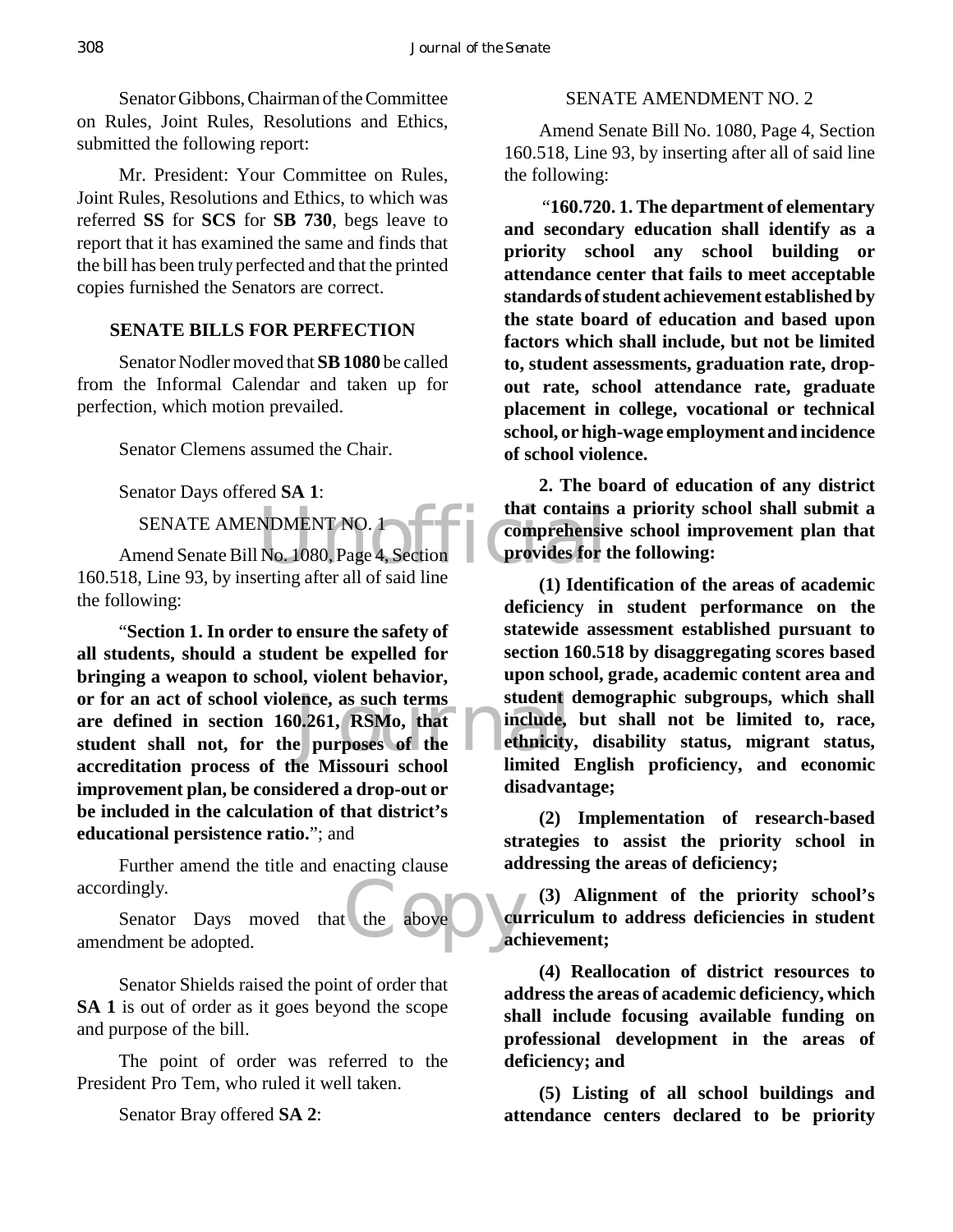**schools in the district's annual school accountability report distributed pursuant to section 160.522.**

**3. The state board of education may appoint a team to conduct an educational audit of any priority school to determine the factors that have contributed to the lack of student achievement and shall give audit priority to schools based upon failure to meet standards of student achievement as established pursuant to this section.**

**(1) An audit team shall include an experienced teacher and an experience administrator and the size of the audit team shall be based upon the size of the school to be audited;**

to the state board of education and the local<br>
board of education;<br>
(3) The state board may require all or part<br>
160 **(2) The audit team shall report its findings board of education;**

**(3) The state board may require all or part of those findings to be addressed in the comprehensive school improvement plan required pursuant to this section.**

established pursuant to subsection 2 of this<br>section and upon the following timelines:<br>(1) The comprehensive school system **4. Comprehensive school improvement plans shall be evaluated based upon standards section and upon the following timelines:**

**(1) The comprehensive school improvement plan shall be submitted to the department of elementary and secondary education on or before August fifteenth following any school year in which a school district building meets the criteria established under subsection 1 of this section;**

mentary and DV **(2) The department of elementary and secondary education shall review and identify areas of concern in the plan within sixty days of receipt; and**

**(3) Changes to the plan shall be forwarded to the department of elementary and secondary education within sixty days of notice to the district of the areas of concern.**

**5. The department of elementary and**

**secondary education shall withhold funds authorized in section 163.031, RSMo, from any school district that fails to submit a comprehensive school improvement plan based upon the standards and timelines established in this section. Withheld funds shall be released upon submission of a comprehensive school improvement plan that meets the established requirements.**

**6. Designation as a priority school and the effectiveness of the school district in implementing the comprehensive school improvement plan required under this section shall be considered by the state board of education in the school district's accreditation granted pursuant to section 161.092, RSMo.**

**7. No rule or portion of a rule promulgated under this section shall become effective unless it has been promulgated pursuant to chapter 536, RSMo.**

**[**160.538. 1. By July 1, 1996, the state board of education shall develop a procedure and criteria for determining that a school in a school district is "academically deficient". In making such a determination for any school, the state board of education shall consider the results for the school from the assessment system developed pursuant to the provisions of section 160.518 together with the results from the education audit performed under subsection 2 of this section.

2. (1) Prior to a decision that a school is academically deficient, the state board of education shall appoint an audit team of at least ten persons to conduct an education audit of the school to determine the factors that have contributed to the lack of student achievement at the school as measured by the district assessment system and make a finding as to whether the school is academically deficient. The specific standards and implementation of the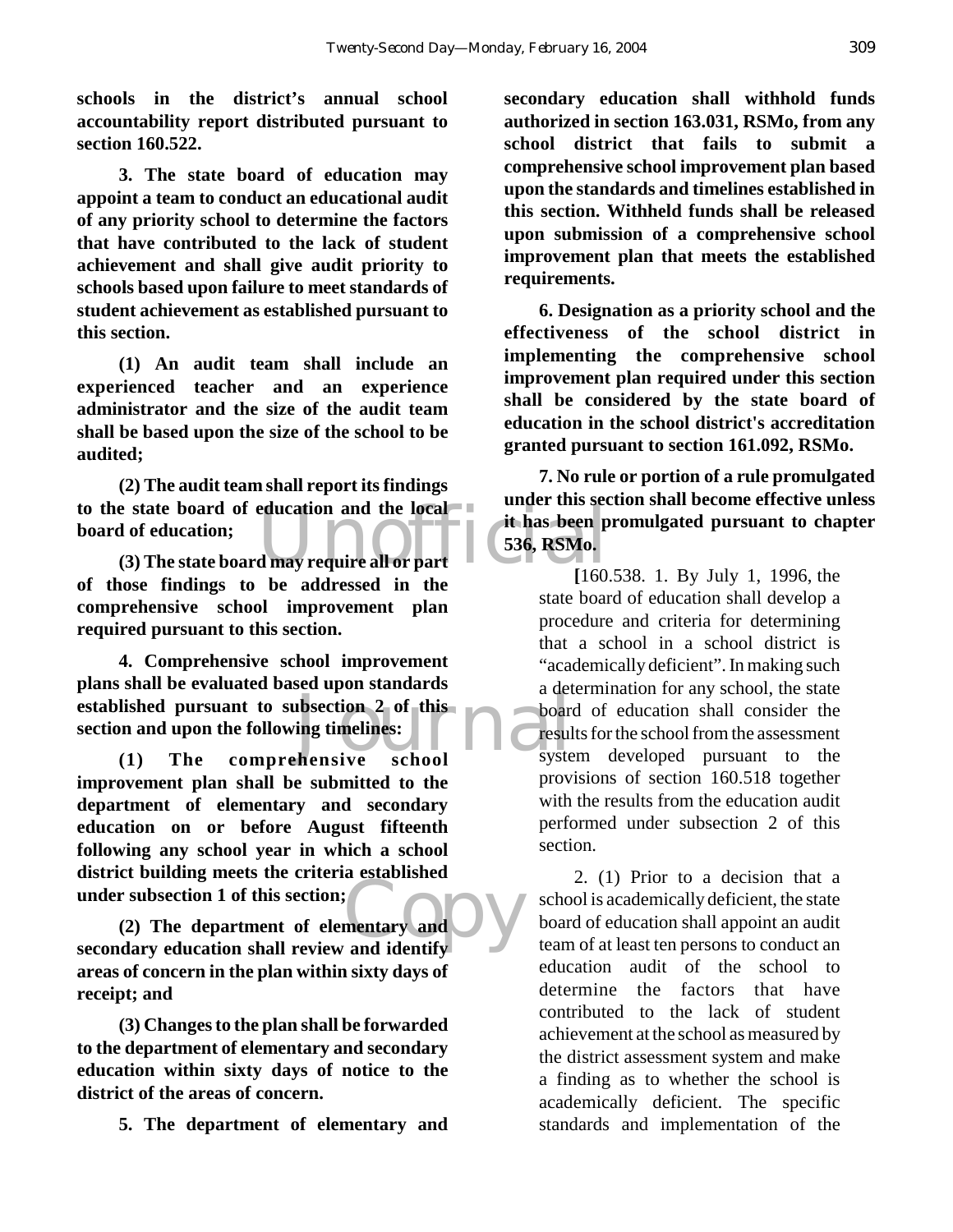education audit shall be pursuant to rules adopted by the state board of education.

(2) The audit team shall report its findings to the state board. If the audit team finds that the school is academically deficient, then the state board shall declare the school to be academically deficient.

promote station achievement and any<br>additional resources which are required.<br>Funds shall be provided, upon appropriation, under subsection 2 of (3) Following a decision that a school is academically deficient, the state board of education shall, within sixty days, appoint a management team of at least ten persons to conduct any necessary investigations and make any recommendations the team believes are appropriate for the administration and management of the school necessary to promote student achievement and any additional resources which are required. Funds shall be provided, upon section 160.530 for the operation of the audit and management teams and resources needed in the district.

nt such persons<br>ent of the team<br>ive classroom an two<br>ployees **ODV** (4) In the appointment of the audit and management teams, the state board of education shall appoint such persons so that at least fifty percent of the team is composed of active classroom teachers at the elementary, middle or secondary level grades. Teachers who have retired within five years of the appointment may be included in the classroom teacher component of the team. Further, no more than two persons of said team may be employees of the department of elementary and secondary education. At least one member of the team shall be a public school superintendent from another district.

(5) The management team shall report its findings and recommendations to the state board within sixty school days. The commissioner of education shall, subject to availability of resources, provide resources to the district as recommended by the management team. The management team report may also include recommendations for one or more of the following:

(a) Conduct a recall election for each member of the district school board;

(b) Suspend indefinite contracts for certificated staff in the school and a one-year maximum length for new or renewal of contracts for the superintendent or the principal of the school;

(c) Require that the district develop a plan for the recruitment and retention of high quality teachers and administrators within the district; or

(d) Appoint a school accountability council to monitor one or more school buildings in the district.

(6) The education audit team shall reevaluate the school two years after the filing of the management team report. No recall election, suspension of indefinite contract or maximum contract length limit may be imposed unless the audit team determines that the school is still academically deficient.

(7) The commissioner of education shall, upon such recommendation by the management team and upon approval by the state board of education, but only in the case where the education audit team finds the school academically deficient in its reevaluation audit under subdivision (6) of this subsection, order an election in the district to be held for the purpose of conducting a recall election of all members of the district school board. The recall election shall be held on the next available election day thereafter as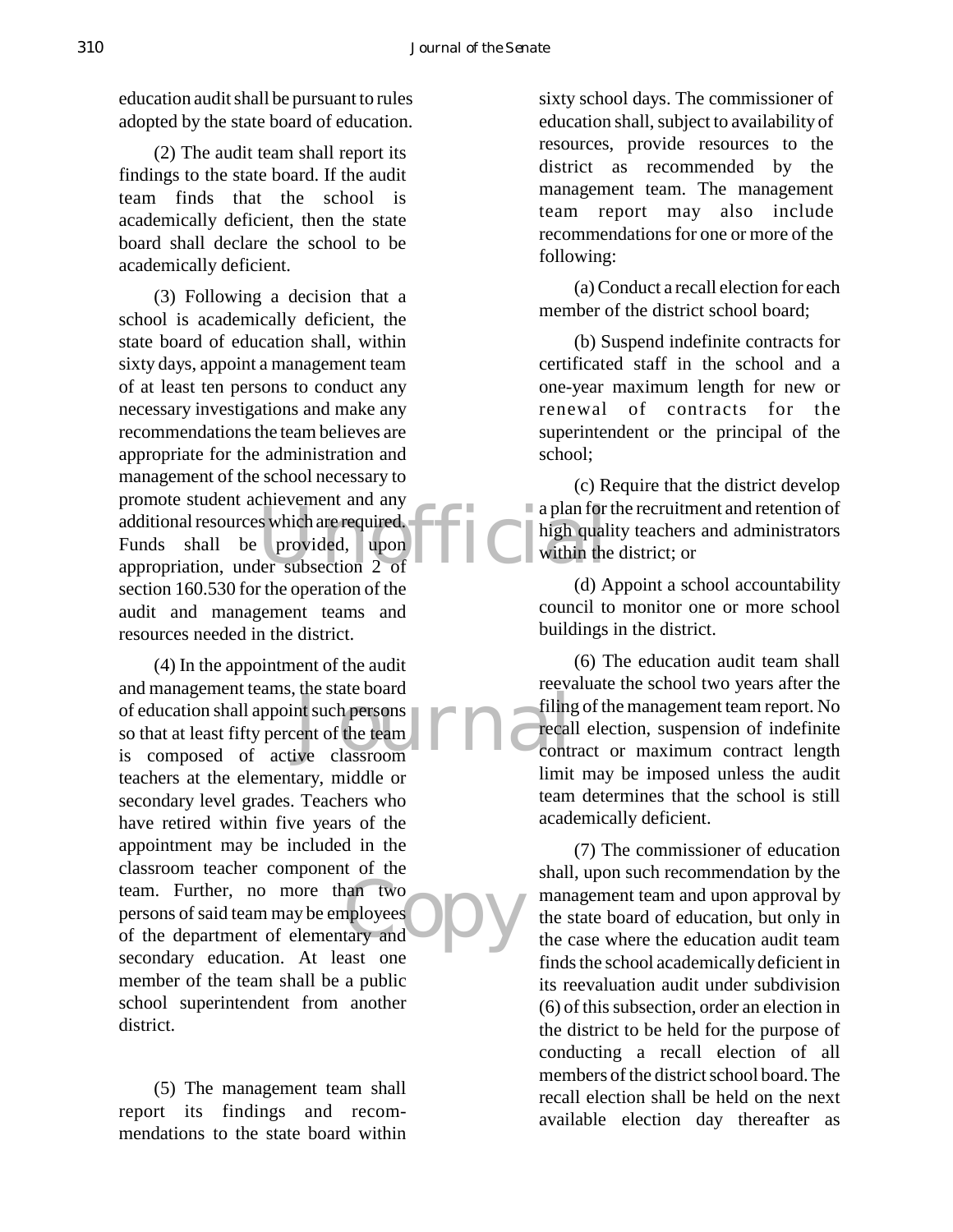provided under section 115.123, RSMo, and shall be conducted pursuant to chapter 115, RSMo, except as otherwise provided herein.

t of the grounds for<br>
al is sought. The<br>
tition need not all be<br>
tition need not all be<br>  $\begin{bmatrix} 162.261, 1 \\ 4. \end{bmatrix}$ r oaths that the<br>
e are true as he<br>
signature to the<br>
nuine signature<br>  $\begin{bmatrix} 1 & 1 \\ 1 & 1 \end{bmatrix}$ 3. (1) A district school board member of a district which contains a school declared academically deficient may be removed by the voters in a recall election. Such election shall be held upon the submission of a petition signed by voters of the district equal in number to at least twenty-five percent of the number of persons voting at the last preceding election to elect a district board member. The petition shall be filed with the election authority and the secretary of the district board of education, which petition shall contain a general statement of the grounds for which the removal is sought. The signatures to the petition need not all be appended to one paper, but each signer shall add to his signature his place of residence, giving the street and number. One of the signers of each such paper shall make oath before an officer competent to administer oaths that the statements therein made are true as he believes and that each signature to the paper appended is the genuine signature of the person whose name it purports to be.

ascertain<br>d by the<br>the shall<br>rtificate (2) Within ten days from the date of filing such petition the election authority shall examine and ascertain whether said petition is signed by the requisite number of voters; and he shall attach to the petition his certificate, showing the result of the examination. If the petition is shown to be insufficient, it may be amended within ten days from the date of said certificate. The election authority shall, within ten days after such amendment, make like examination of the amended petition and, if his certificate shall

show the same to be insufficient, it shall be returned to the person filing the same, without prejudice, however, to the filing of a new petition to the same effect. If the petition shall be deemed to be sufficient, the election authority shall submit the same to the district board without delay. If the petition shall be found to be sufficient, the district board shall order the question to be submitted to the voters of the district.

(3) If a majority of the voters vote in favor of retaining the member, he shall remain in office and shall not be subject to another recall election during his term of office except as provided in subsection 2 of this section. If a majority of voters vote to remove the member, his successor shall be chosen as provided in section 162.261, RSMo.

4. Under subdivision (5) of subsection 2 of this section, a district board of education may suspend indefinite contracts and issue probationary contracts to all certificated staff in a school declared academically deficient. However, no such indefinite contract for any person may be suspended without providing the person an opportunity for a due process hearing, conducted according to the provisions of chapter 536, RSMo, and only after the school board demonstrates that the performance of the person's duties contributed to the school meeting the criteria for being declared academically deficient. The district board of any school which is declared academically deficient shall not issue new contracts or renew contracts to either the superintendent or the principal of the academically deficient school for a period of longer than one year. The provisions of other law to the contrary notwithstanding, a probationary teacher in a school declared academically deficient shall not be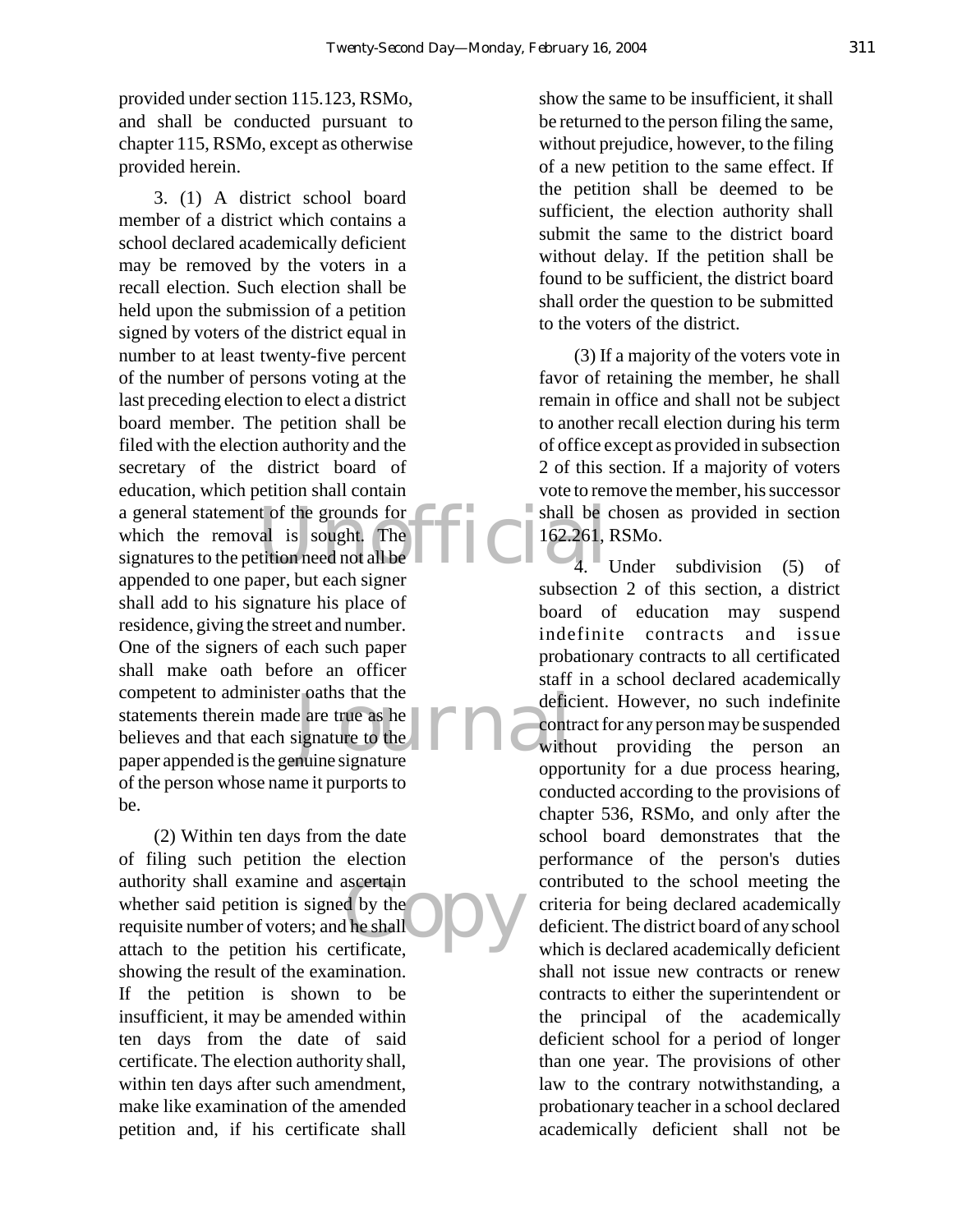granted an indefinite contract until one year after such school is no longer determined to be academically deficient, and the probationary teacher meets all other requirements for permanent status required by law.

5. (1) If the management team so recommends pursuant to subdivision (5) of subsection 2 of this section, a district board of education may appoint a school accountability council for one or more buildings within the district.

(2) The school accountability council may monitor implementation of an instructional resource reallocation plan within the areas of deficiency identified by the state board of education.

Note that the countries of services and the countries of services of the countries of the countries of the countries of the countries of the countries of the countries of the countries of the countries of the countries of (3) The school accountability council shall consist of seven members, with no fewer than four members being the parent or guardian of a student currently enrolled in the school building.

boint a school<br>bursuant to this<br>state board of **FIRE** (4) If the district board of education fails to appoint a school accountability council pursuant to this subsection, then the state board of education may appoint the council.

choot on<br>ncy. The<br>tion plan 6. An instructional resource reallocation plan for any school building shall provide for the focusing of any discretionary local, state or federal funds available to the school on the areas of academic deficiency. The instructional resource reallocation plan shall address:

(1) Instruction in math and reading/communication arts if performance by students in those areas under the assessment system developed pursuant to section 160.518 is such that the percentage of the subject school's students scoring at step 1 of the

assessment scale is at least twice the percentage of students statewide scoring at step 1 of the assessment scale;

(2) Professional development to improve instruction in the areas of academic deficiency or in areas where the number of certificated staff teaching one or more classes outside of their area of certification results in ten percent or more of the students within the school building being taught by teachers outside their areas of certification;

(3) Special education and related services and the level of integration of children with disabilities within the regular education curriculum where the percentage of students eligible to receive services under the Individuals with Disabilities Education Act and scoring at step 1 of the assessment scale of the assessment system developed pursuant to section 160.518 is at least twice the percentage of students statewide who are eligible to receive services under the Individuals with Disabilities Education Act and who score at step 1 of the assessment scale;

(4) Any waivers required for implementation of the plan to be requested on behalf of the district from the state board of education.

7. The school accountability council shall report annually to the state board of education with regard to the implementation of the instructional resources reallocation plan until such time as the academic deficiencies are addressed.

8. Notwithstanding any other provision of law to the contrary, any district which has one or more buildings declared academically deficient shall provide summer school programming to any student making application in those areas identified as an area of concern by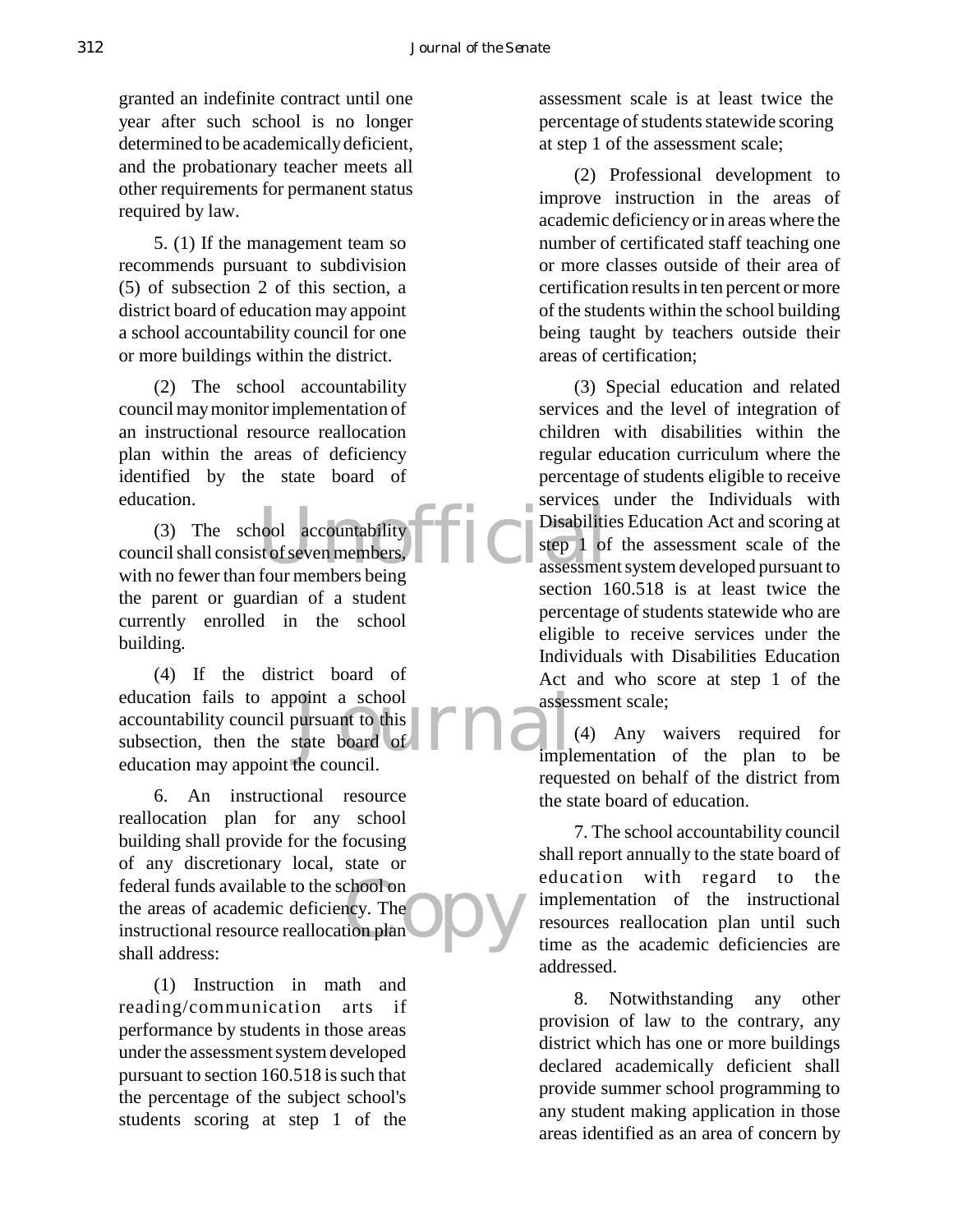the school audit team pursuant to subsection 2 of this section.

9. (1) Subject to appropriation, the state board of education may establish a program of financial aid for prospective teachers to assist schools identified as academically deficient.

(2) This program may include tuition reimbursement for current teachers and student loan forgiveness for new teachers employed within the district based upon their term of service in the district.

(3) Financial aid shall be provided in those areas of instruction where certificated staff are teaching one or more classes outside of their area of certification.**]**

certification.]<br>
[160.720. 1. The department of  $\begin{bmatrix} 1 \end{bmatrix}$  deficiency<br>
elementary and secondary education Il identify those<br>strative rule<br>aw appropriate **FIRE** rden on<br>section.<br>thentary **DV [**160.720. 1. The department of shall identify for recognition by the governor schools demonstrating high student achievement to be designated as performance schools. In addition, the department of elementary and secondary education shall identify those waivers of administrative rule authorized under state law appropriate for the recognized school district or school. The department of elementary and secondary education shall endeavor to identify waivers of administrative rule that result in a meaningful reduction in administrative burden on the districts recognized in this section.

2. The department of elementary and secondary education shall identify priority school districts and priority schools based upon the following criteria:

(1) School attendance centers declared academically deficient by the state board of education as authorized by section 160.538;

(2) School districts declared unaccredited or provisionally accredited by the state board of education pursuant to section 161.092, RSMo; or

(3) School districts or school attendance centers that do not meet any of the accreditation standards on student performance established by the state board of education based upon the statewide assessment system authorized pursuant to section 160.518.

3. The board of education of any priority school district or priority school shall submit, as a part of a comprehensive school improvement plan, an accountability compliance statement that shall:

(1) Identify and analyze areas of deficiency in student performance by school, grade and academic content area;

(2) Provide a comprehensive strategy for addressing these areas of deficiency;

(3) Assure disclosure of these areas of deficiency in the school accountability report card required pursuant to section 160.522;

(4) Permit a metropolitan district that is implementing a program of academic improvement in a school or schools identified pursuant to a settlement agreement for a desegregation lawsuit to submit the elements of the accountability compliance statement required in subdivisions (1) to (3) of this subsection for review for possible waiver solely in regard to the schools identified for academic improvement pursuant to the settlement agreement; provided, however, that the department of elementary and secondary education shall meet with any district covered by the provisions of this subdivision prior to the district submitting any element of an accountability compliance statement, so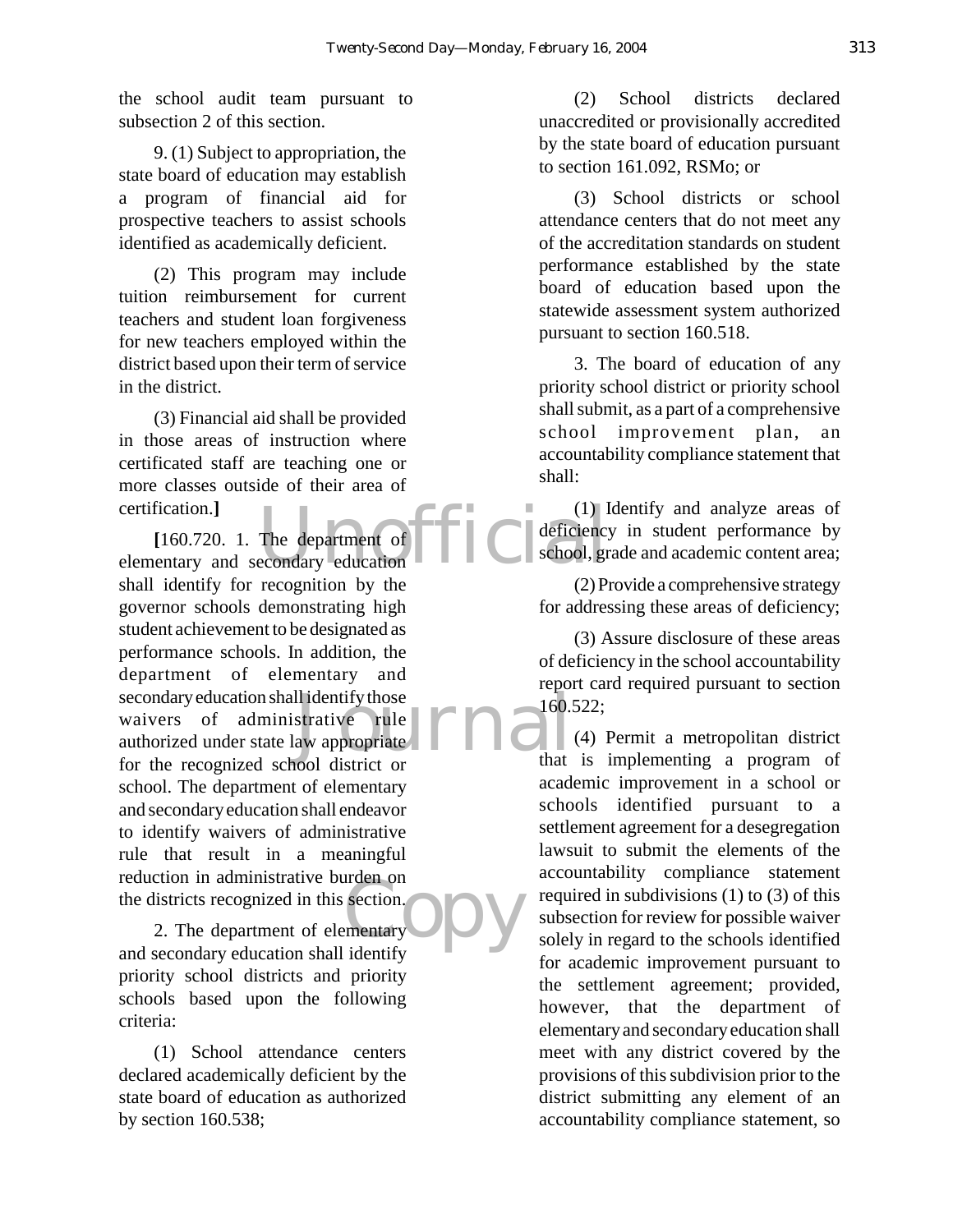that the department may identify elements of the settlement agreement academic improvement plan that are substantially similar to the requirements contained in this section, and the department shall advise such district if, based on its review, any further plan or reporting of such plans or elements is required; and

(5) Require school boards of each district to annually review the school discipline provisions contained in section 160.261, and sections 167.023, 167.026, 167.117, 167.161 to 167.171 and 167.335, RSMo, and ensure that the district's discipline policies are consistent with the above listed sections.

Extensive strategy for extending the lowes extion shall address 4. The comprehensive strategy for addressing areas of deficiency required pursuant to this section shall address the following areas:

(1) Align curriculum to address areas of deficiency in student achievement;

beyond the section<br>individualized<br>nt to sections areas dividual<br>ect area<sup>1</sup> (2) Develop, for any student who is not receiving special education services under an individualized education plan pursuant to sections 162.670 to 162.699, RSMo, who is performing at a level not determined or at the lowest level of proficiency in any subject area under the statewide assessment established pursuant to section 160.518, an individual performance plan in that subject area which shall:

(a) Be developed by the teacher or teachers in consultation with the child's parent, guardian, or other adult responsible for the student's education;

(b) Outline responsibilities for the student, parent, guardian, or other adult responsible for the student's education,

teachers, and administrators in implementing the plan. Such plans shall not require the level of documentation and procedural complexities of an individualized education plan pursuant to sections 162.670 to 162.699, RSMo, but shall contain sufficient detail for all parties to understand their responsibilities in the implementation of the student's performance plan;

(c) State that the student's parent, guardian, or other adult responsible for the student's education shall act in good faith to implement the student performance plan and make reasonable efforts to meet with the teacher when requested or required by the plan; and

(d) Require those students performing at a level not determined or at the lowest level of proficiency in any subject area under the statewide assessment established pursuant to section 160.518 to be provided with additional instruction time and for students in grade nine to eleven to retake the assessment;

(3) Focus state and local professional development funds on the areas of greatest academic need, including a statement relating to accessing the resources and services of the regional professional development center and support from state professional development funds;

(4) Create programs to improve teacher and administrator effectiveness;

(5) Establish school accountability councils consistent with the procedures stated in subsection 5 of section 160.538 or align any existing parent advisory council with the requirements of subsection 5 of section 160.538;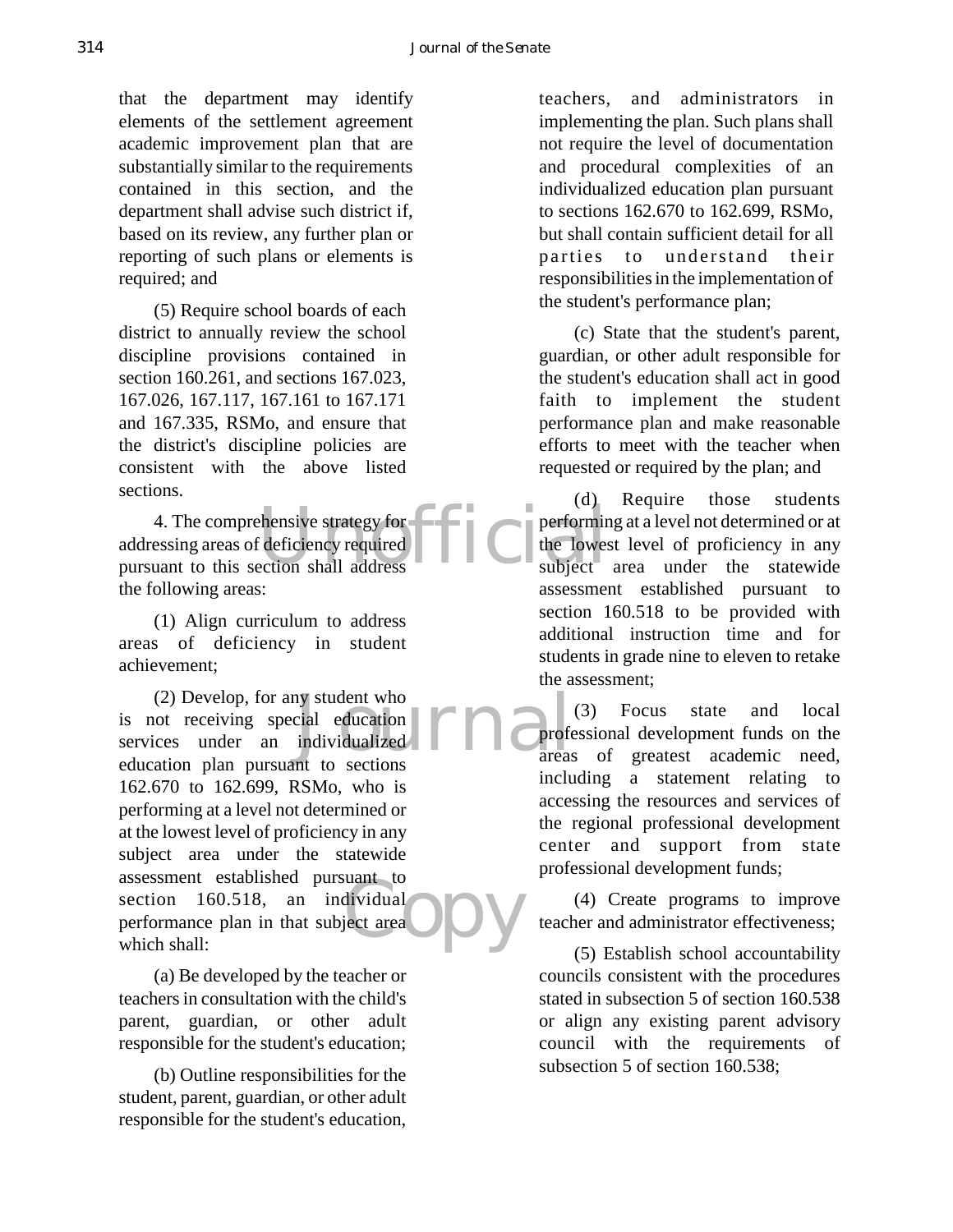(6) Develop a resource reallocation plan for the district; and

(7) Consider the need to implement strategies pursuant to this subsection for feeder schools of any priority school.

5. The school district shall include in any program for improvement of teacher and administrator effectiveness in an accountability compliance statement policies that will:

(1) Require school administrators and teachers, including teachers who are provisionally or temporarily certified, to participate in one of the following programs of professional development:

(a) A mentoring program meeting<br>
lards established by the state board<br>
Electric method of supervised by an standards established by the state board of education or supervised by an individual previously designated by the department of elementary and secondary education as a regional resource teacher;

shall<br>ide assessment<br>suant to section (b) Successful completion of a training program for certification as a scorer under the statewide assessment program authorized pursuant to section 160.518; or

(c) Enrollment and making adequate progress towards national board certification;

I year of<br>Scand ODV<br>nplete or (2) Provide one additional year of intensive professional development assistance to teachers and administrators who do not complete or make adequate progress in the professional development activities described in subdivision (1) of this subsection;

(3) Exempt from the professional development requirements accountability compliance statement as

provided in subdivision (1) of this subsection any individual who:

(a) Holds qualifying scores in the appropriate professional assessment as determined by the state board of education or who elects to take and receive a qualifying score of that assessment;

(b) Holds national board certification;

(c) Is certified as a scorer under the statewide assessment program;

(d) Is designated by the department of elementary and secondary education as a regional resource teacher;

(e) Serves as a mentor teacher for one school year in a program meeting standards adopted by the state board of education; or

(f) Successfully completes an appropriate administrator academy program offered pursuant to section 168.407, RSMo.

6. Any resource reallocation plan shall include at least one of the following elements:

(1) Reduce class size in areas of academic concern;

(2) Establish full-day kindergarten or preschool programs;

(3) Establish after-school, tutoring and other programs offering extended time for learning;

(4) Employ regional resource teachers designated by the department of elementary and secondary education or national board-certified teachers, along with appropriate salary enhancements for such teachers;

(5) Establish programs of teacher home visitation to encourage parental support of student learning; and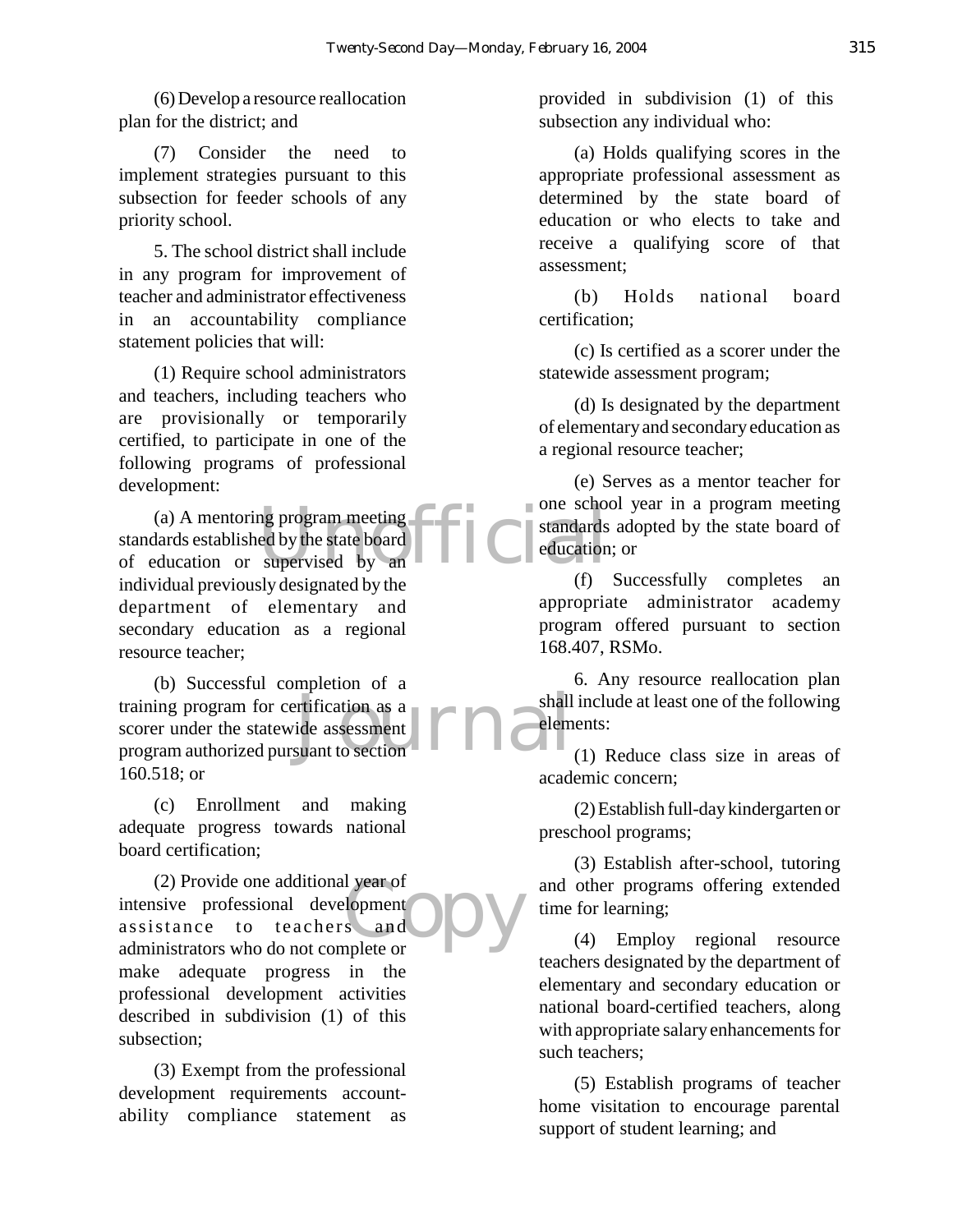(6) Create "school within a school" programs to achieve smaller learning communities within priority schools.

7. The state board of education shall establish by administrative rule standards to evaluate accountability compliance statements, based upon the following criteria:

(1) An accountability compliance statement shall be submitted to the department of elementary and secondary education on or before August fifteenth following any school year in which a school district meets the criteria established under subsection 2 of this section;

leation shall review<br>of deficiency in the<br>lays of receipt; and<br>the department of the contract of the department (2) The department of elementary and secondary education shall review and identify areas of deficiency in the plan within thirty days of receipt; and

(3) Changes to the plan shall be forwarded to the department of elementary and secondary education within thirty days of notice to the district of the areas of deficiency.

of elementary<br>
i shall withhold<br>
school district,<br>
Five<br>
prora 8. The department of elementary and secondary education shall withhold funds to be paid to the school district, as authorized in section 163.031, RSMo, until such time as the district submits an accountability compliance statement meeting the standards authorized pursuant to this section within the time lines established herein.

d herein.<br>
mentary<br>
develop<br>
wa 9. The department of elementary and secondary education shall develop within three years of the adoption of this section a program of administrator mentoring focusing on the need of priority schools and priority school districts and meeting standards established by the state board of education.

10. No rule or portion of a rule promulgated pursuant to the authority of this section shall become effective unless it has been promulgated pursuant to chapter 536, RSMo.

11. In any school year in which the school funding formula has a proration factor on line 1(b) of less than 0.9, the provisions of subsections 2 to 9 of this section relating to priority schools and priority school districts shall not be enforced. For any school year in which funding of the school aid formula at the level stated in this subsection appears to be in doubt after all appropriations bills are truly agreed and finally passed, the house budget chair and the senate appropriations chair shall send a joint letter to the commissioner of education by August fifteenth, notifying the department of elementary and secondary education of the likelihood that funding would be below the limit stated in this subsection and requesting that the department not enforce subsections 2 to 9 of this section unless and until the department's calculations for the first "live" school aid payment of the school year show that the formula will have a proration factor on line 1(b) of no less than 0.9.**]**"; and

Further amend the title and enacting clause accordingly.

Senator Bray moved that the above amendment be adopted.

Senator Childers offered **SA 1** to **SA 2**, which was read:

### SENATE AMENDMENT NO. 1 TO SENATE AMENDMENT NO. 2

Amend Senate Amendment No. 2 to Senate Bill No. 1080, Page 2, Section 160.720, Line 17, by deleting said line and insert in lieu thereof the following: "**an experienced administrator from successful school districts of comparable size**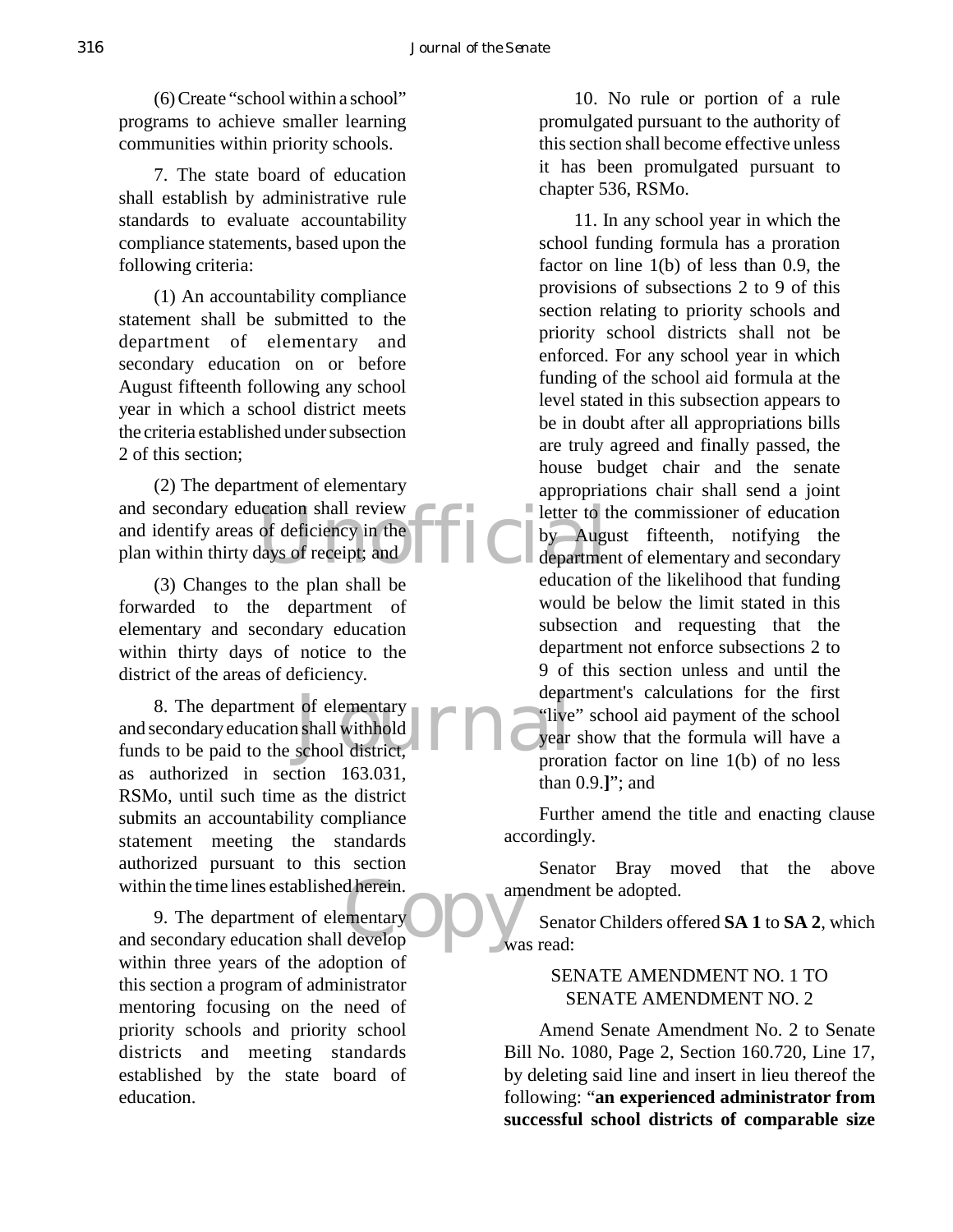## **and per pupil funding. The size of the audit team shall**".

Senator Childers moved that the above amendment be adopted, which motion prevailed.

#### **SA 2**, as amended, was again taken up.

Senator Bray moved that the above amendment be adopted, which motion prevailed.

#### Senator Dougherty offered **SA 3**:

#### SENATE AMENDMENT NO. 3

Amend Senate Bill No. 1080, Page 4, Section 160.518, Line 93, by inserting after all of said line the following:

district not enrolled in a public, private, parochial, be in comparish school or full-time equivalent attendance in a combination of such schools [and between the seven years in a public school program of academic<br>
instruction shall cause such child to attend the<br>
academic program on a regular basis, according to<br>
a) H by of a child<br>steen years of<br>examples the compulsory "167.031. 1. Every parent, guardian or other person in this state having charge, control or custody of a child **whose age conforms with the compulsory attendance age range for the** parish school or full-time equivalent attendance in a combination of such schools **[**and between the ages of seven and sixteen years**]** is responsible for enrolling the child in a program of academic instruction which complies with subsection 2 of this section. Any parent, guardian or other person who enrolls a child between the ages of five and instruction shall cause such child to attend the academic program on a regular basis, according to this section. Nonattendance by such child shall cause such parent, guardian or other responsible person to be in violation of the provisions of section 167.061, except as provided by this section. A parent, guardian or other person in this state having charge, control, or custody of a child **[**between the ages of seven and sixteen years of age**] whose age conforms with the compulsory attendance age range for the district** shall cause the child to attend regularly some public, private, parochial, parish, home school or a combination of such schools not less than the entire school term of the school which the child attends; except that

(1) A child who, to the satisfaction of the superintendent of public schools of the district in which he resides, or if there is no superintendent

then the chief school officer, is determined to be mentally or physically incapacitated may be excused from attendance at school for the full time required, or any part thereof;

(2) A child between fourteen **[**and sixteen**]** years of age **and the maximum age required in order to be in compliance with the compulsory attendance age range for the district** may be excused from attendance at school for the full time required, or any part thereof, by the superintendent of public schools of the district, or if there is none then by a court of competent jurisdiction, when legal employment has been obtained by the child and found to be desirable, and after the parents or guardian of the child have been advised of the pending action; or

(3) A child between five **[**and seven**]** years of age **and the minimum age required in order to be in compliance with the compulsory attendance age range for the district** shall be excused from attendance at school if a parent, guardian or other person having charge, control or custody of the child makes a written request that the child be dropped from the school's rolls.

2. (1) As used in sections 167.031 to 167.071, a "home school" is a school, whether incorporated or unincorporated, that:

(a) Has as its primary purpose the provision of private or religious-based instruction;

(b) Enrolls pupils **[**between the ages of seven and sixteen years**] whose ages conform with the compulsory attendance age range for the district**, of which no more than four are unrelated by affinity or consanguinity in the third degree; and

(c) Does not charge or receive consideration in the form of tuition, fees, or other remuneration in a genuine and fair exchange for provision of instruction;

(2) As evidence that a child is receiving regular instruction, the parent shall**, except as otherwise provided in this subsection**:

(a) Maintain the following records: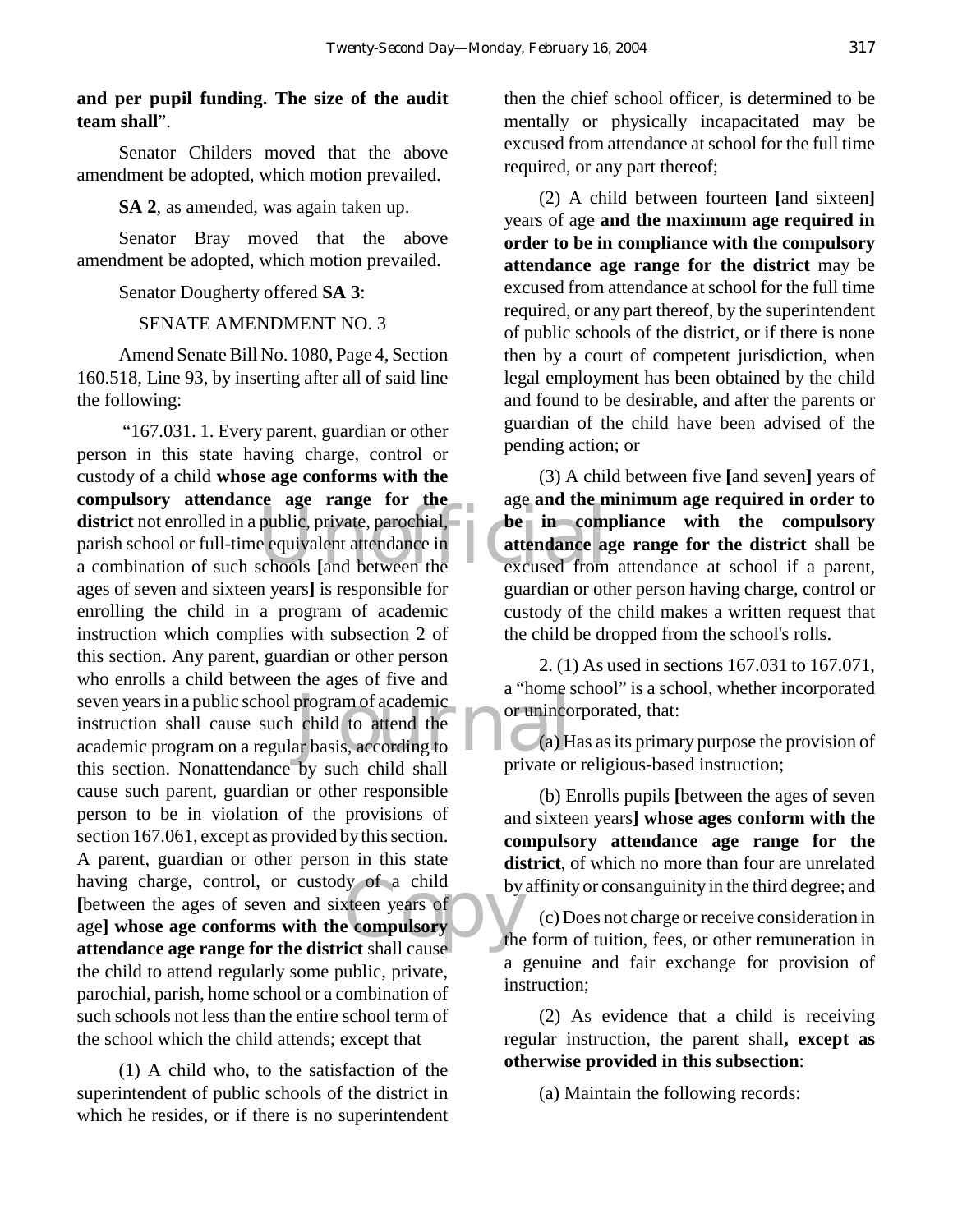a. A plan book, diary, or other written record indicating subjects taught and activities engaged in; and

b. A portfolio of samples of the child's academic work; and

c. A record of evaluations of the child's academic progress; or

d. Other written, or credible evidence equivalent to subparagraphs a., b. and c.; and

(b) Offer at least one thousand hours of instruction, at least six hundred hours of which will be in reading, language arts, mathematics, social studies and science or academic courses that are related to the aforementioned subject areas and consonant with the pupil's age and ability. At least four hundred of the six hundred hours shall occur at the regular home school location**;**

ents of subdivision (2) of<br>not apply to any pupil<br>in years.<br>that such rest<br>that such rest **(3) The requirements of subdivision (2) of this subsection shall not apply to any pupil above the age of sixteen years**.

e school's religious<br>on of the law to the<br>all departments or 3. Nothing in this section shall require a private, parochial, parish or home school to include in its curriculum any concept, topic, or practice in conflict with the school's religious doctrines or to exclude from its curriculum any concept, topic, or practice consistent with the school's religious doctrines. Any other provision of the law to the contrary notwithstanding, all departments or agencies of the state of Missouri shall be prohibited from dictating through rule, regulation or other device any statewide curriculum for private, parochial, parish or home schools.

e first day of six<br>day of June **music day** 4. A school year begins on the first day of July and ends on the thirtieth day of June following.

5. The production by a parent of a daily log showing that a home school has a course of instruction which satisfies the requirements of this section shall be a defense to any prosecution under this section **or, in the case of a pupil over the age of sixteen years who attended a metropolitan school district the previous year, a written statement that the pupil is attending home**

**school in compliance with this section** and to any charge or action for educational neglect brought pursuant to chapter 210, RSMo.

**6. (1) As used in sections 167.031 to 167.051, the term "compulsory attendance age for the district" shall mean:**

**(a) Six to seventeen years of age for any metropolitan school district for which the school board adopts a resolution to establish such compulsory attendance age range; provided that such resolution must be submitted to the voters of the district and, upon approval by a simple majority of the voters, shall take effect no earlier than the school year next following the school year during which the resolution is adopted; or**

**(b) Seven to seventeen years of age for any metropolitan school district for which the school board adopts a resolution to establish such compulsory attendance age range; provided that such resolution must be submitted to the voters of the district and, upon approval by a simple majority of the voters, shall take effect no earlier than the school year next following the school year during which the resolution is adopted; or**

**(c) Seven to sixteen years of age in all other cases.**

**(2) The school board of a metropolitan school district for which the compulsory attendance age range is not seven to sixteen years may adopt a resolution to change the compulsory attendance age range to seven to sixteen years; provided that such resolution must be submitted to the voters of the district and, upon approval by a simple majority of the voters, shall take effect no earlier than the school year next following the school year during which the resolution is adopted.**

167.051. 1. If a school board establishes part-time schools or classes for children under **[**sixteen**] seventeen** years of age, lawfully engaged in any regular employment, every parent, guardian or other person having charge, control or custody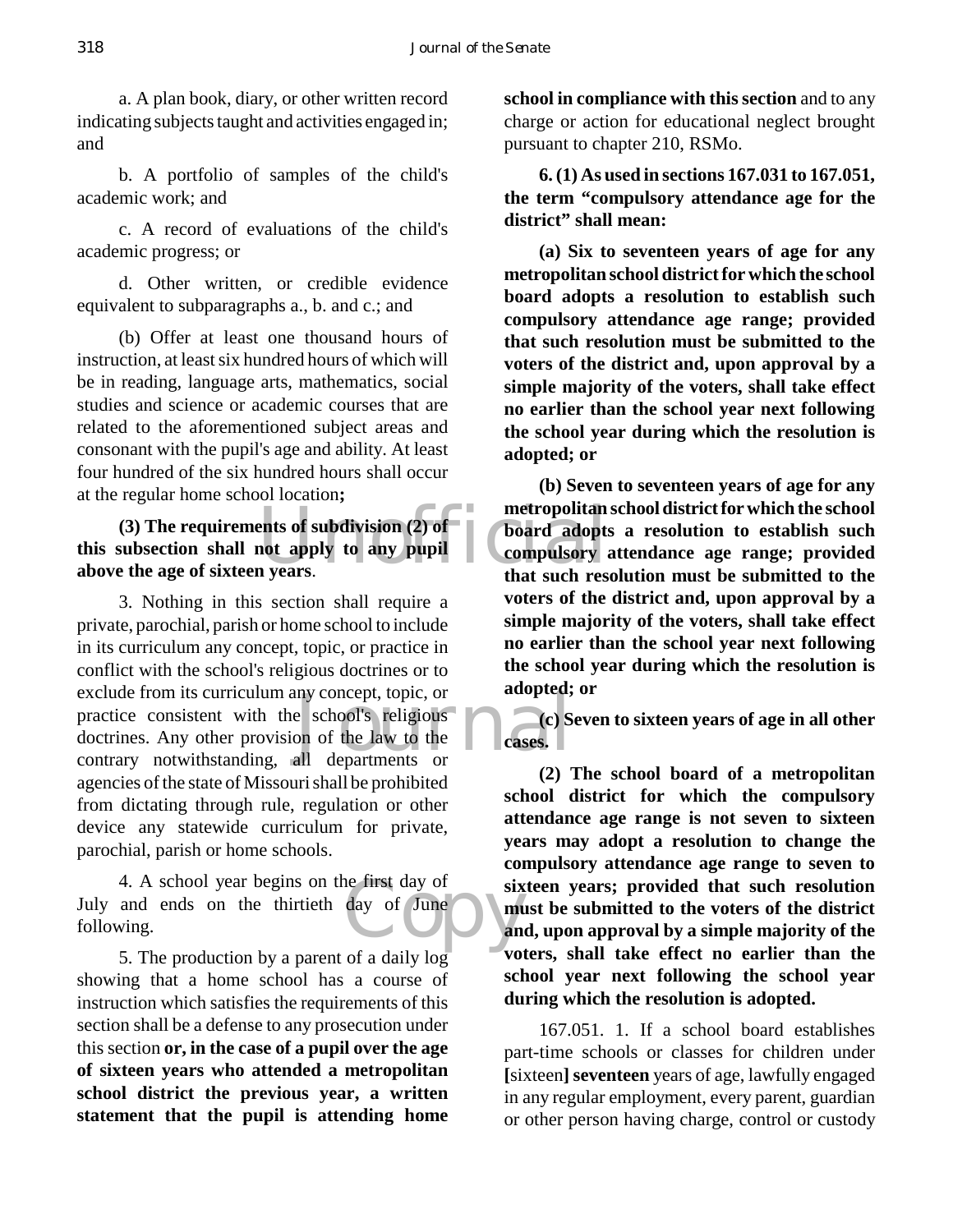of such a child shall cause the child to attend the school not less than four hours a week between the hours of eight o'clock in the morning and five o'clock in the evening during the school year of the part-time classes.

2. All children who are under eighteen years of age, who have not completed the elementary school course in the public schools of Missouri, or its equivalent, and who are not attending regularly any day school shall be required to attend regularly the part-time classes not less than four hours a week between the hours of eight o'clock in the morning and five o'clock in the afternoon during the entire year of the part-time classes."; and

Further amend the title and enacting clause accordingly.

Senator Dougherty moved that the above amendment be adopted.

At the reset of order that<br>it goes beyond the scope Calendar. Senator Bartle raised the point of order that **SA 3** is out of order as it goes beyond the scope and purpose of the underlying bill.

The point of order was referred to the President Pro Tem, who ruled it well taken.

Senator Jacob offered **SA 4**:

SENATE AMENDMENT NO. 4

SENATE AMENDMENT NO. 4 Presi<br>
Amend Senate Bill No. 1080, Pages 3-4, for SB 7.<br>
Section 160.518, Lines 80-93, by deleting all of Accounta Amend Senate Bill No. 1080, Pages 3-4, said lines and inserting in lieu thereof the following:

The policy of<br> **Contains the degree to**<br> **Contains the state** "**7. Consistent with the provisions contained in subsections 1 through 6 of this section, and consistent with the public policy of this state to provide maximum flexibility for local school districts to determine the degree to which students in the public schools of the state are proficient in the knowledge, skills and competencies adopted by the state board of education, not later than June 30, 2006, the state board of education may administer the following adjustments to the statewide assessment system:**

**(1) Design the performance standards of the statewide assessment system in such a**

**manner that such indicators both reflect those performance standards that the state board of education determines best measure and reflect the levels of proficiency in knowledge, skills and competencies adopted by the state board of education and may be reasonably reported in a manner so as to be measured against and compared with the performance standards of the National Assessment of Educational Progress (NAEP) exam;**

**(2) Administer any other adjustments that the state board of education deems absolutely necessary in order to meet the requirements contained in the federal "No Child Left Behind Act".**".

Senator Jacob moved that the above amendment be adopted.

At the request of Senator Nodler, **SB 1080**, with **SA 4** (pending), was placed on the Informal Calendar.

#### **REFERRALS**

President Pro Tem Kinder referred **SCR 37** to the Committee on Rules, Joint Rules, Resolutions and Ethics.

President Pro Tem Kinder referred **SS** for **SCS** for **SB 730** to the Committee on Govern-mental Accountability and Fiscal Oversight.

#### **SECOND READING OF SENATE BILLS**

The following Bills and Joint Resolutions were read the 2nd time and referred to the Committees indicated:

**SB 1156**—Aging, Families, Mental and Public Health.

**SB 1190**—Financial and Governmental Organization, Veterans' Affairs and Elections.

**SB 1236**—Financial and Governmental Organization, Veterans' Affairs and Elections.

**SB 1237**—Judiciary and Civil and Criminal Jurisprudence.

**SB 1238**—Judiciary and Civil and Criminal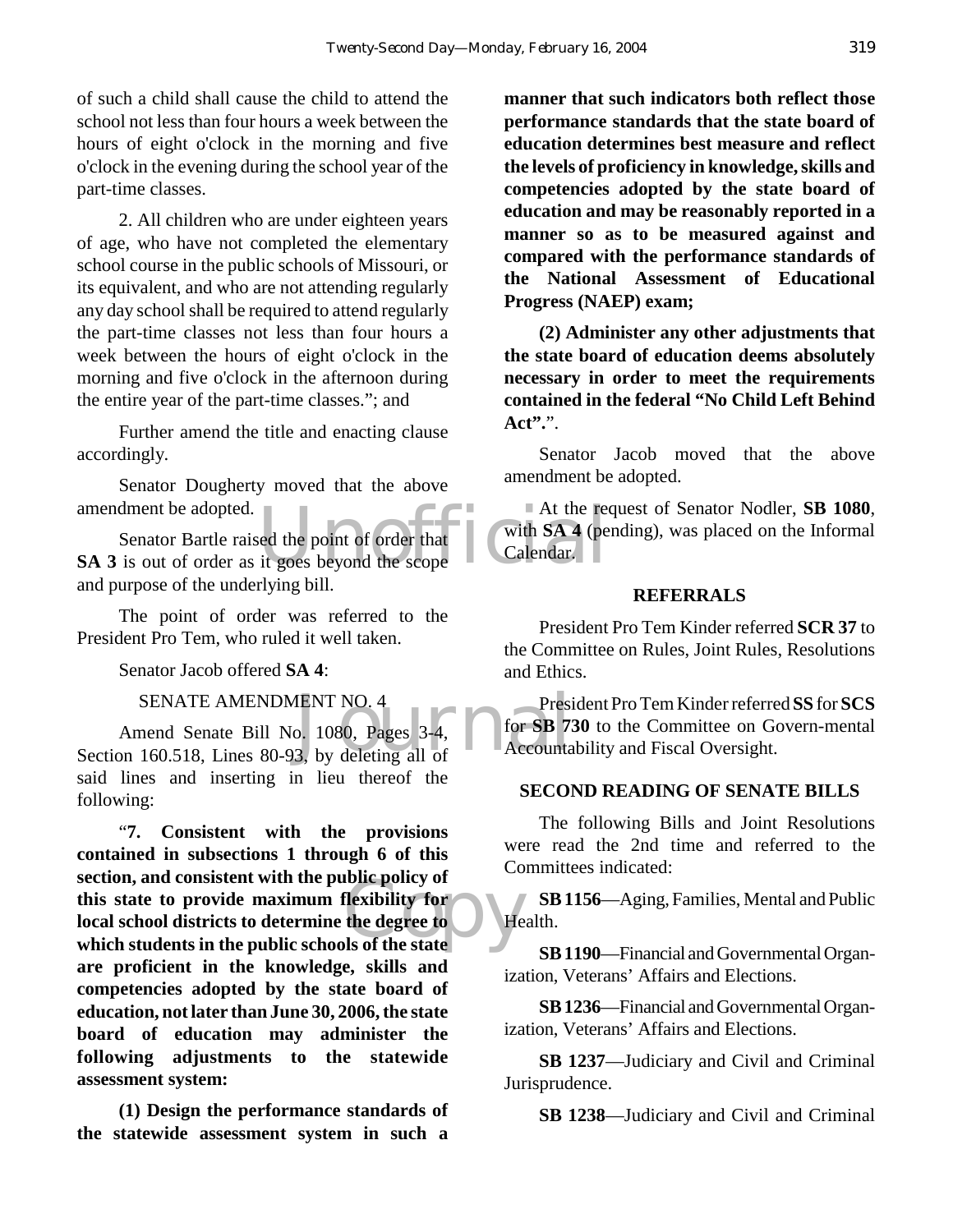Jurisprudence.

**SB 1239**—Economic Development, Tourism and Local Government.

**SB 1240**—Economic Development, Tourism and Local Government.

**SB 1241**—Education.

**SB 1242**—Pensions and General Laws.

**SB 1243**—Economic Development, Tourism and Local Government.

**SB 1244**—Judiciary and Civil and Criminal Jurisprudence.

**SB 1245**—Small Business, Insurance and Industrial Relations.

**SB 1246**—Economic Development, Tourism and Local Government.

**SB 1247**—Judiciary and Civil and Criminal<br>
Supervisory of the Senator Contract of Cinda Bly and<br>
SB 1248—Small Business, Insurance and<br>
and Lindasy I Jurisprudence.

**SB 1248**—Small Business, Insurance and Industrial Relations.

**SB 1249**—Governmental Accountability and Fiscal Oversight.

**SB 1250**—Pensions and General Laws.

**SB 1251**—Transportation.

on.<br> **d** Civil and Criminal<br>
Senator **SB 1252**—Judiciary and Civil and Criminal Jurisprudence.

**SB 1253**—Economic Development, Tourism and Local Government.

**SJR 43**—Governmental Accountability and Fiscal Oversight.

mental Organ- and int **SJR 46**—Financial and Governmental Organization, Veterans' Affairs and Elections.

# **REPORTS OF STANDING COMMITTEES**

Senator Vogel requested unanimous consent of the Senate to have the committee report on **SB 754** returned to the Ways and Means Committee, as it was inadvertently turned in during committee reports of consent bills, which request was granted.

## **RESOLUTIONS**

Senator Stoll offered Senate Resolution No. 1336, regarding Nicholas J. "Nick" Klaus, Fenton, which was adopted.

Senator Dougherty offered Senate Resolution No. 1337, regarding the late Nicholas Kevin Sloan, St. Louis, which was adopted.

Senator Kennedy offered Senate Resolution No. 1338, regarding Officer Edward P. Benoist, St. Louis, which was adopted.

# **INTRODUCTIONS OF GUESTS**

Senator Nodler introduced to the Senate, his wife Joncee, Joplin; his granddaughter Rachel and her mother, Nicole Anderson, Webb City; his sister Janice Vaughn and her husband Jim, Tulsa, Oklahoma; and Elaina Edmond, Joplin; and Rachel was made an honorary page.

Senator Champion introduced to the Senate, Linda Bly and her daughters, Kathleen and Molly, and Lindsay Lassley, Jackie Cantrell, and Erica Juchems, Springfield; and Henata Freitas, Brazil.

Senator Caskey introduced to the Senate, Larry and Lesa Berry and Donieta Davis, Hume.

Senator Yeckel introduced to the Senate, Brian and Pat O'Shea, St. Louis County.

On behalf of Senator Coleman and herself, Senator Bray introduced to the Senate, Debra O'Hara and Amie Shea, St. Louis.

Senator Foster introduced to the Senate, his daughter Karmen Foster, Alana Robertson, and Barb Norman, Poplar Bluff.

On behalf of Senator Shields, the President introduced to the Senate, Educators from Platte and Buchanan Counties.

Senator Gibbons introduced to the Senate, his daughter Meredith, Kirkwood.

Senator Loudon introduced to the Senate, the Seventh Senatorial Leadership Academy, St. Louis County.

Senator Kinder introduced to the Senate, Gerald Landewee, Charlie Glueck, Roger Thomas,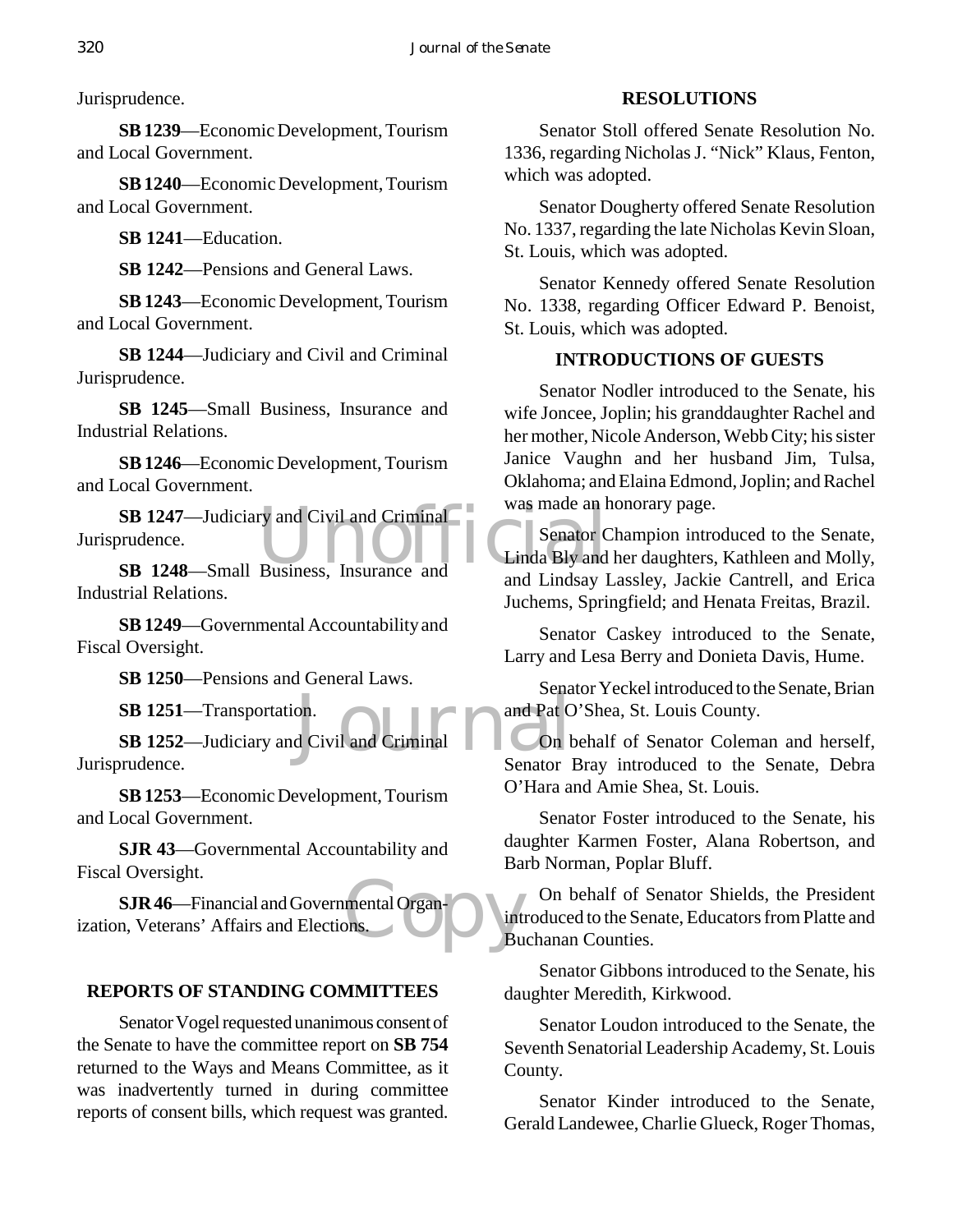Jackie Ludwig and Linda Schoen, Cape Girardeau County.

Senator Mathewson introduced to the Senate, Kathy O'Laughlin, and her son Jordan Brauer; and fifteen fifth grade students from David Barton Elementary School, Boonville.

Senator Dolan introduced to the Senate, Elaine Henderson, Troy.

Senator Yeckel introduced to the Senate, former State Senator Irene Treppler and her husband, Walter, and their daughter, Diane Anderson, St. Louis County.

Senator Caskey introduced to the Senate, Jim Jackson, Warrensburg.

On motion of Senator Gibbons, the Senate adjourned under the rules.

# SENATE CALENDAR  $\overline{\phantom{a}}$

# TWENTY-THIRD DAY–TUESDAY, FEBRUARY 17, 2004  $\overline{\phantom{a}}$

SECOND READING OF SENATE B FORMAL CALENDAR SECOND READING OF SENATE BILLS

SB 1254-Klindt SB 1255-Dougherty SB 1256-Caskey SB 1257-Days and Foster SB 1258-Scott SB 1259-Childers SB 1260-Dolan

Journ<sup>SB 1265-Bartle</sup> SB 1261-Dolan SB 1262-Dolan SB 1263-Dolan SB 1264-Scott SJR 47-Cauthorn

#### THIRD READING OF SENATE BILLS

Copy's SS for SB 1000-Bartle SCS for SBs 1144, 919 & 874-Dolan, et al

SS for SB 732-Gross SS for SCS for SB 730-Gross (In Fiscal Oversight)

#### SENATE BILLS FOR PERFECTION

SJR 44-Dolan, with SCS SB 933-Yeckel, et al

SB 1038-Yeckel, with SCS SB 969-Shields, with SCS